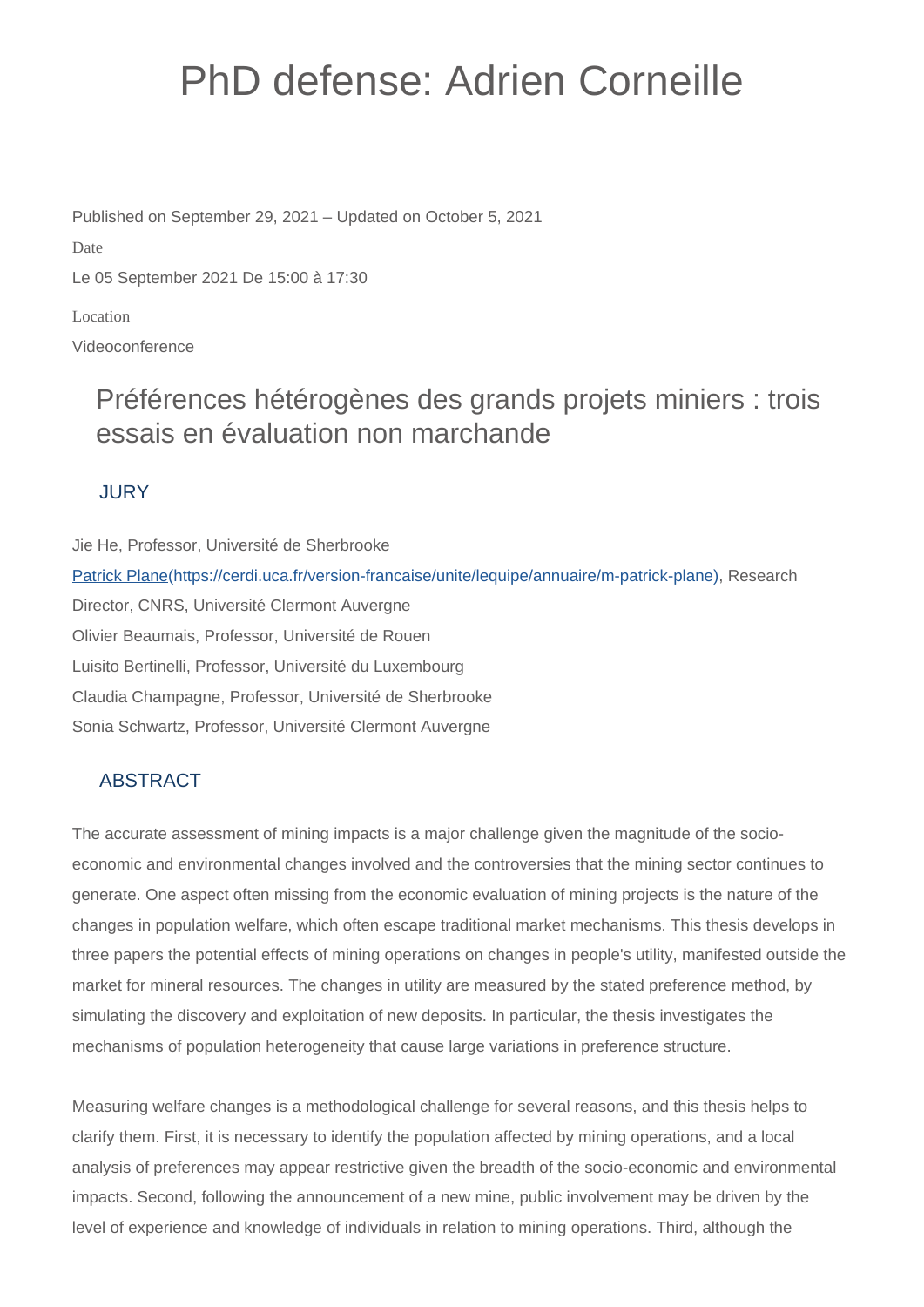provision of relevant information is essential in assessing preferences, information can influence the perception of a new mine as a bargain. All sources of heterogeneity can imply relative variations in the structure of the population's preferences, which must be identified and considered in estimating average preference values.

To this end, Article 1 emphasizes the importance of the geographical context, marked by spatial inequalities in the socio-economic and environmental impacts generated by large mining projects. Consistent with previous results in the literature on the effects of distance, this paper empirically measures a negative relationship between the distance to the mine and the respondent's place of residence. The effects of distance on preferences are primarily manifested in the vicinity of the mine. While local preferences are the starting point for welfare effects, populations farther than 100 kilometers from the mine also appear to have strong preferences in the face of major changes due to a large mining project. Several factors highlighted in the paper may explain the dynamics of the relationship between distance and preferences, such as the type of resource extracted and the perception of the extent of mining issues.

Article 2 breaks down the population by levels of experience relevant to measuring the value of preferences. The interest of the study is to better understand the influence of long-term external factors that influence the mining dilemma at the individual level. A methodological approach helps capture relevant experience on a declarative basis by the respondent. The related literature emphasizes that individuals who are more experienced and familiar with the resource in question are less likely to make random trade-offs, which improves the robustness of the empirical evidence. This paper then introduces knowledge and experience into the measurement of preference values. In general, more familiar and experienced individuals have higher utility for major changes associated with a large mining project.

Article 3 empirically analyzes the potential effects of interactions between information and individuals' beliefs. The motivations for this paper are twofold: on the one hand, the literature finds mixed effects of new information on utility changes and on the other hand, a body of preference studies points to the presence of polarization of opinions reflected through preference heterogeneity. By linking these two bodies of literature, this paper shows that the same information can lead people to an increase in preference polarization, in a way that is uncontrolled by traditional preference analyses. This matters for preference analysis beyond the mining context, as the valuation of a resource can be affected by the information selected by the researcher and people's beliefs toward the resource being valued.

The thesis primarily questions the extent of population heterogeneity to conduct a robust preference analysis and covers in three separate papers the in-depth study of effects attributed to a source of heterogeneity. The underlying goal is to provide a set of answers to better predict individuals' behaviors and reactions to new mining projects and affected population. Without considering the heterogeneous structure of the population, it becomes difficult to generalize the estimated value of preferences. In an effort to improve the assessment of preferences for large mining projects, this thesis supports a body of empirical